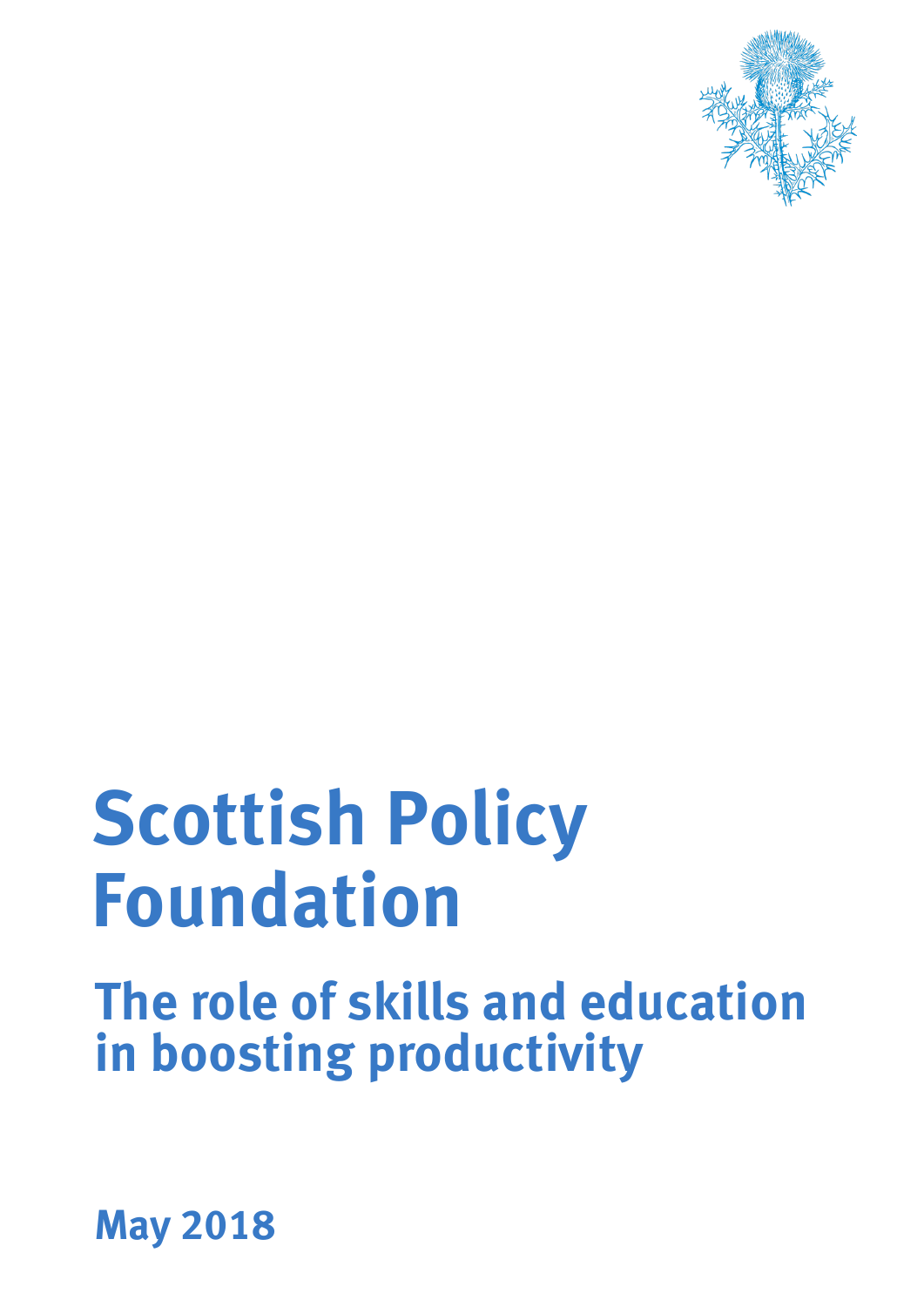### Scottish Policy Foundation

## **The role of skills and education in boosting productivity**

*The challenge of solving the UK's weak performance, the so-called "productivity puzzle" dominates current debates on economic policy. Whilst weak productivity growth has been a feature of many advanced economies, the UK – and Scotland – have arguably been impacted more than most. Investing in human capital is accepted as an important way to improve productivity. But how can this be done, and is it all a good news story?*

#### **Introduction**

The Scottish Government has a target for Scotland to be in the top quartile of OECD countries for productivity.

For an advanced economy like Scotland, increasing productivity is generally considered to be the most sustainable way of improving living standards in the long term.

In recent years, Scottish productivity has been catching up with that in the UK. But even then, based upon the latest data, Scottish productivity remains over 20% below the top quartile of OECD countries.

So how can productivity be improved and what is the role of skills and education?

In this note, we discuss these issues and use the Scottish Policy Foundation's model to highlight some of the trade-offs that can arise when seeking to boost levels of productivity through investment in education and skills.

The Scottish Policy Foundation is keen to support proposals that come forward with new policy ideas to boost Scotland's skills base and contribute to faster productivity growth over the long-run.

If you are interested in putting forward a policy proposal and/or use the Scottish Policy Foundation's model to assess its possible impacts, please contact [mail@scottishpolicyfoundation.org](mailto:mail%40scottishpolicyfoundation.org?subject=SPF%20report%3A%20The%20role%20of%20skills%20and%20education%20in%20boosting%20productivity).

#### **Recent trends in Scottish productivity**

Over the long-term, productivity is key to sustainable growth. It is also crucial to increasing household incomes, as it is only by producing and selling more that firms become more profitable and can afford higher salaries.

As the chart highlights, over the longer-term, Scotland has been closing the productivity gap with the UK (albeit there has been a degree of slippage in recent years), i.e. trend output per hour in Scotland has been approaching that of the UK.

<sup>\*</sup> All data correct as of May 2018. Data and analysis compiled by the Fraser of Allander Institute.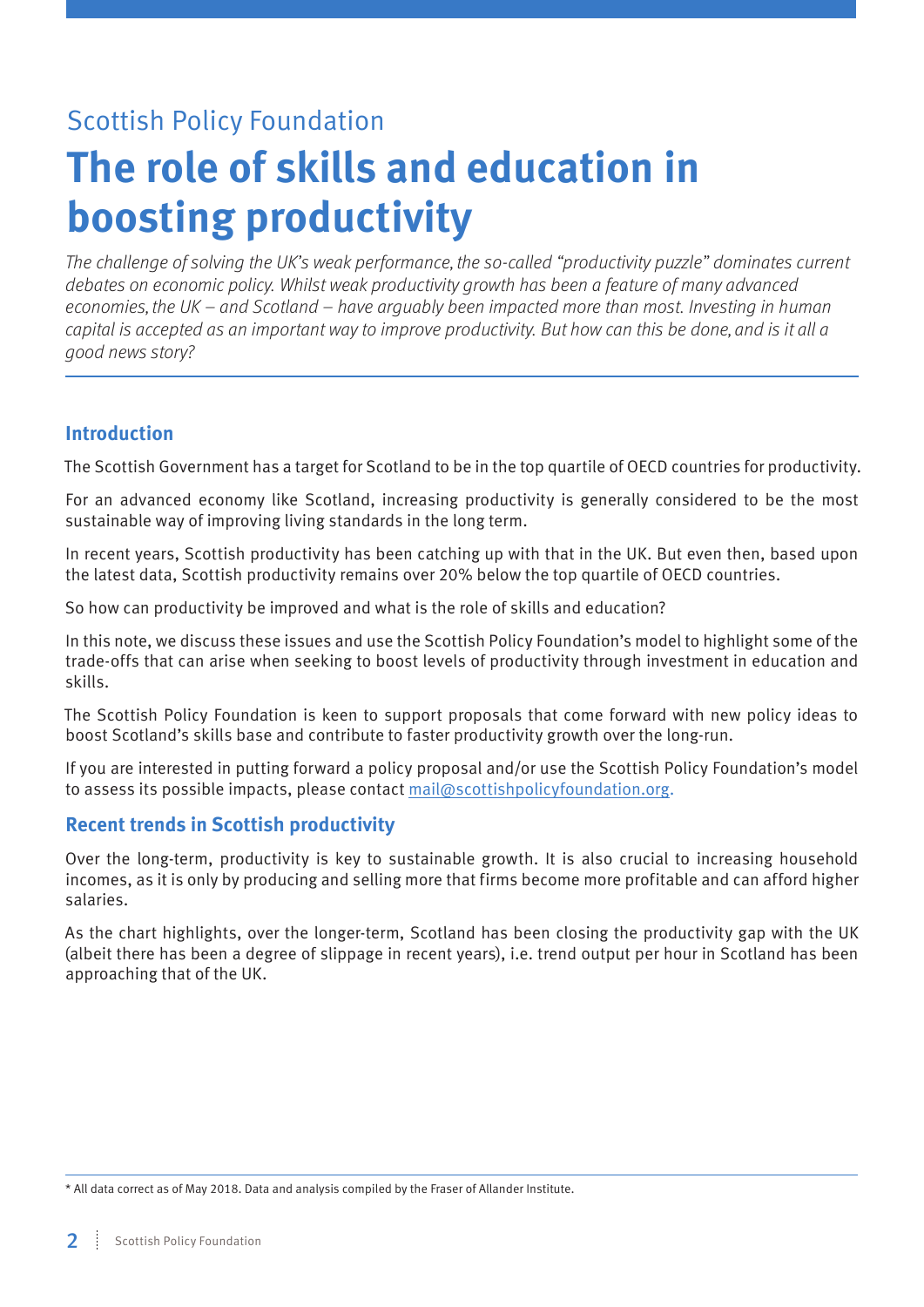

**Chart 1:** Scottish labour productivity – output per hour worked relative to UK

Unfortunately, much of this 'catch-up' reflects a weakness at the UK level rather than a structural change in Scotland's own position. And in recent times, apart from the most recent quarter, productivity levels in Scotland had been falling.



**Chart 2:** Labour productivity in Scotland since 2015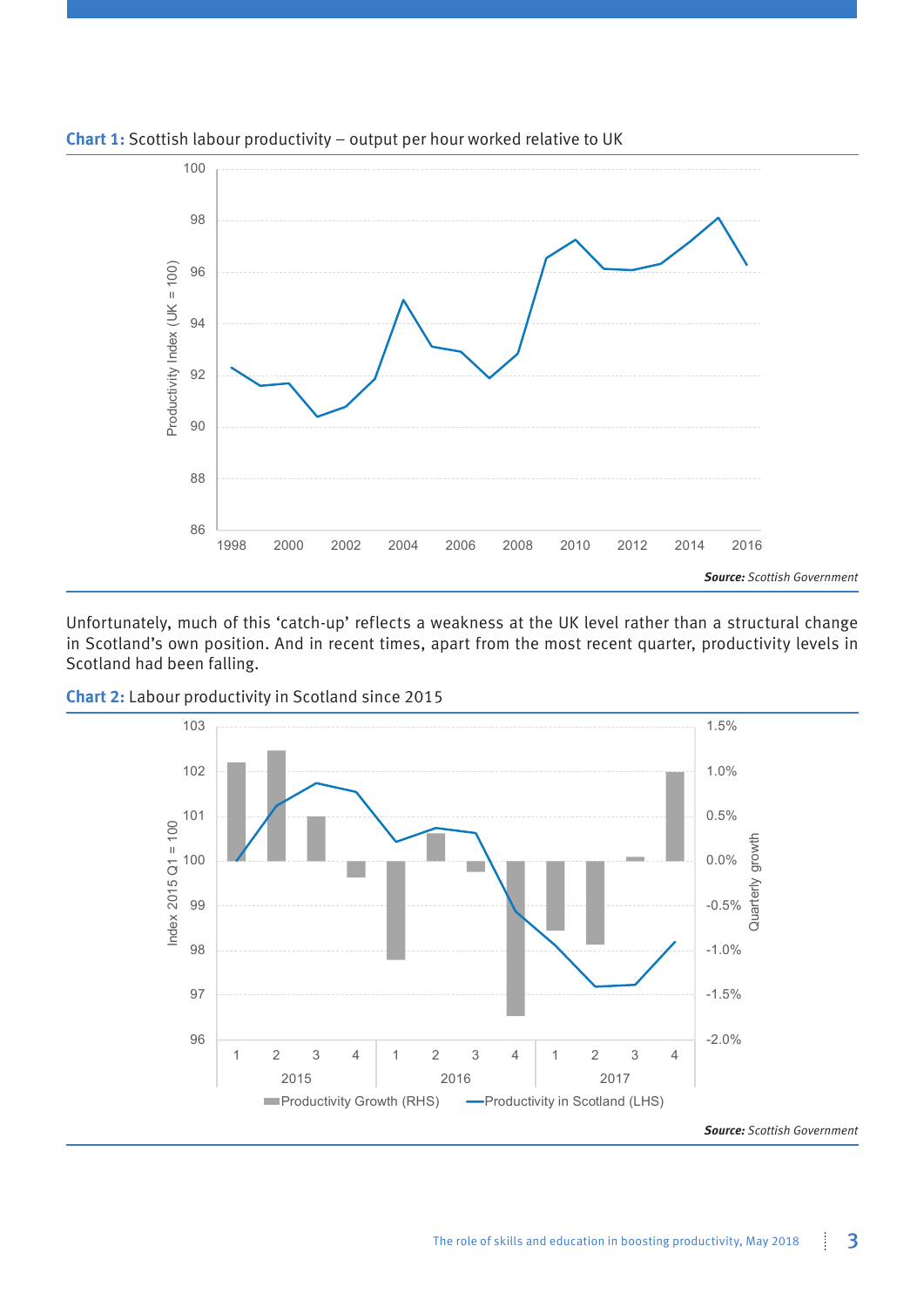The reason for this fall has been that the number of hours people are working in the economy has been growing at a faster rate than the overall economy. As a result, the amount that each of us are producing per hour – in aggregate – has been decreasing. This reversed somewhat in the final quarter of 2017 and was why productivity bounced back.

Overall, Scotland is ranked in the third quartile of OECD economies in terms of productivity.



**Chart 3:** International productivity levels 2016 (USA = 100)

Scotland's ranking has been relatively consistent over a number of years. Indeed Scotland was ranked 18th in the OECD in terms of productivity in 2000. Today Scotland is ranked 19th.

Policy discussions have tended to focus upon how best to generate high value productivity jobs and investment – i.e. in firms at the cutting edge of innovation and technology.

But increasingly, policymakers at both the UK and Scottish level are realising the importance of boosting productivity across the economy more generally.

As the chart below highlights, taking Glasgow and Edinburgh as an example, we see that vast majority of firms in the economy are in the middle to low end of the productivity spectrum. There are far fewer firms in the high-end of the spectrum.

Finding ways to shift the entire distribution up the value chain will be crucial. A focus on better management, skills across the workforce, process and workforce innovation, fair work and adoption of technology will be key.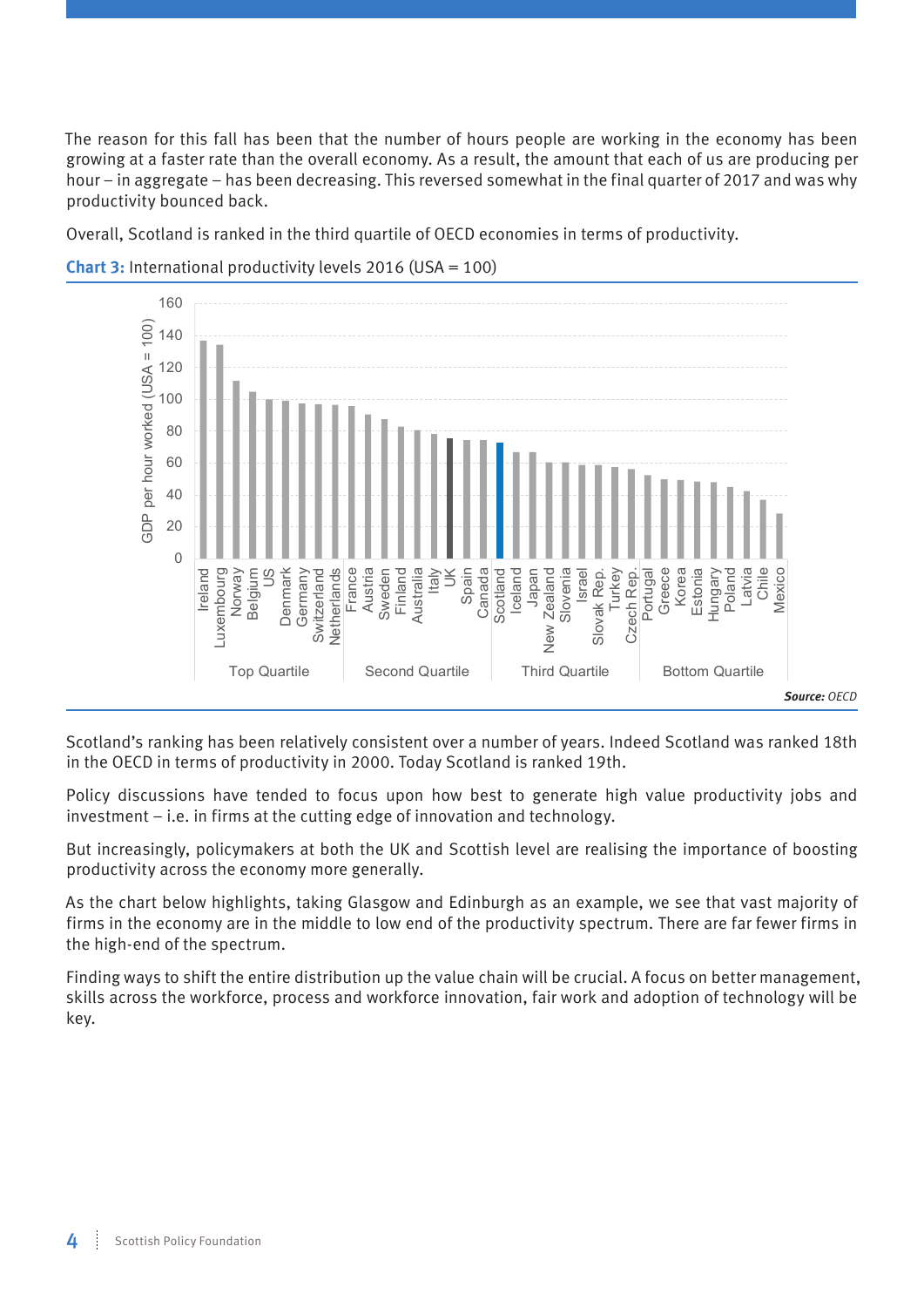

**Chart 4:** Distribution of firm productivity in 2014

#### **The role of skills and education in boosting productivity**

Most economists agree that there are a small number of factors that underlie long-term productivity performance:

- $\blacksquare$  Investment in physical capital such as machinery, equipment and buildings helps people be more effective in their jobs, producing more, and better, quality output;
- $\blacksquare$  Innovation and new ideas such as in new technologies, products or ways of working can help firms work faster and more efficiently;
- Enterprise is the seizing of new business opportunities by firms (both new and established businesses) – and this in itself can help unlock growth by leading to new products and processes; and,
- Competition can improve productivity by creating incentives to innovate and ensures that resources are allocated efficiently.

Skills are important for productivity for two reasons. Firstly, they are an important driver of productivity in their own right. A more skilled workforce can produce faster and higher quality output.

Secondly, underpinning all of these other productivity drivers listed above, is a need for a skilled workforce.

Skills complement physical capital by ensuring that people have the capacity to use new plant and machinery. A skilled workforce not only helps to support innovation but also enables people to take advantage of, and make best use of, new technologies and ideas once they are developed.

Skills help support enterprise and encourage new products and processes and can ensure that a country competes effectively in international markets.

At the same time, skills-mismatches can be an important barrier to productivity growth. Having people in the wrong job, or not being able to fill vacancies when they exist, are two key barriers to growth over the long-term.

*Source: ONS*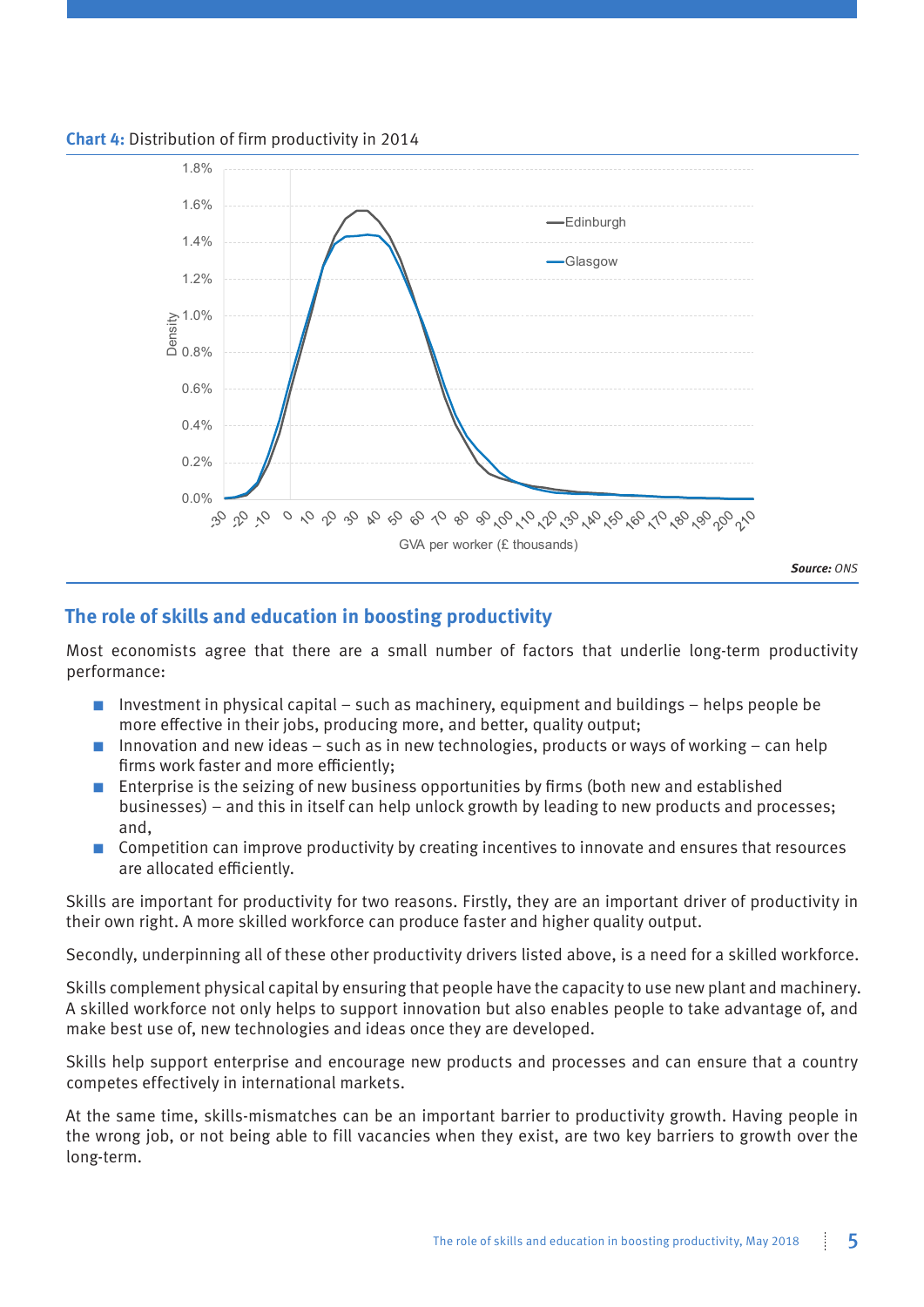A highly skilled and flexible workforce is likely to even more important in the long-run as our economy continues to go through significant technological change.

In recent years, we have seen a sharp rise in automation which has, in part, led to changes in our labour market. In particular, it has tended to impact on semi-skilled jobs leading to 'job polarisation'1. This trend is likely to continue.

Similarly, Scotland – like many advanced economies – is going through significant demographic change with an ageing workforce making life-long skills and learning crucial.

Of course, and on top of all of this, there is significant evidence to suggest that improved education and skills outcomes for individuals can lead to substantial additional – non-economic – benefits such as better health outcomes etc.

#### **Skills policy in Scotland**

Scotland has a highly skilled and productive workforce.

The country performs well in international comparisons of skills and qualification levels. Scotland's youth unemployment rate is amongst the lowest in Europe.



**Chart 5:** Youth unemployment rates in EU 28 and Scotland, January — December 2017

Scotland's university sector is internationally recognised with five universities in the global top 2002. And analysis by the Fraser of Allander Institute has found that [college graduates](https://www.sbs.strath.ac.uk/feeds/news.aspx?id=1327) provide a multi-billion boost to the Scottish economy each year.

But it is also recognised that there are challenges.

<sup>1</sup> Job polarisation refers to the situation where jobs requiring a medium degree of skill qualification become less in demand, relative to those at the top and bottom of the skills distribution.

<sup>2</sup> Source: Times Higher Education university rankings.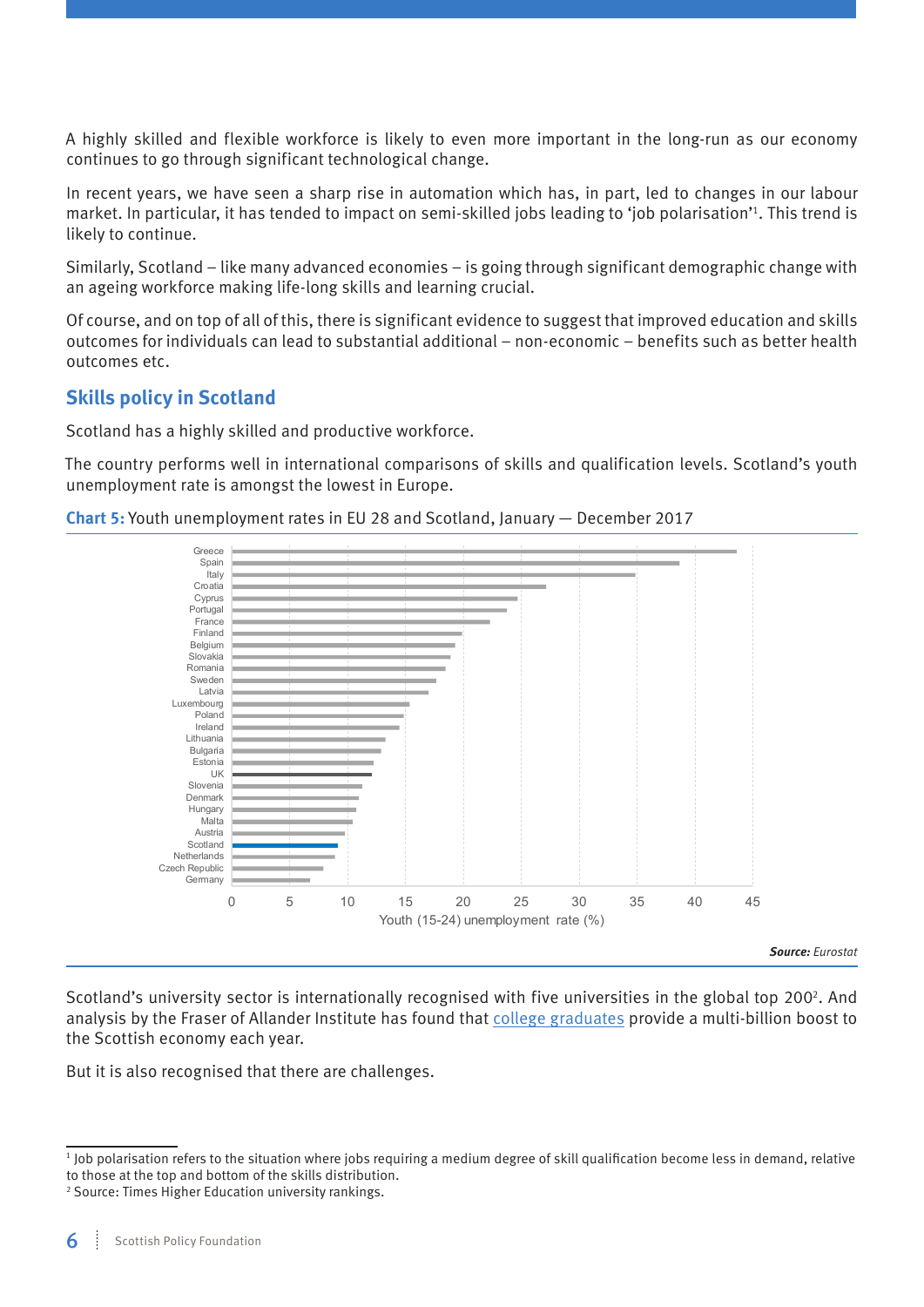In recent years, the performance of Scotland's schools has slipped back on key performance indicators for maths, science and reading. The latest OECD [Programme for International Student Assessment](http://www.gov.scot/Publications/2017/11/7174) (Pisa) figures show that in all three, Scotland is ranked as 'average', whereas back in 2000 it was ranked as 'above average'.

Moreover, a significant attainment gap still exists between students from the most affluent backgrounds and those from poorer households.

Skills and education play a key role in the Scottish Government's [Economic Strategy](https://beta.gov.scot/publications/scotlands-economic-strategy/) –

*"Investment in education and training ensures that we have a strong and productive labour force, which has the skills to maximise our country's economic potential. It is also a key avenue for tackling a range of issues from poverty and income inequality to health and life expectancy."*

Scottish Government Economic Strategy, 2015

This support for skills and education takes a number of forms.

Firstly, there is a growing recognition that investment in early years learning is crucial to an individual's long-term development (social, health and economic). To support this, the Scottish Government is embarking on a major expansion of early learning and childcare by increasing the free entitlement from 600 hours to 1,140 hours per year by 2020 (for all three and four-year-olds and eligible two year-olds).

Secondly, there is school education. Boosting levels of attainment in schools is vital to delivering a more effective and productive workforce over the long-term. The Curriculum for Excellence (CfE) is the Scottish Government's centre-piece policy on school education and is designed to raise ambition and attainment amongst children and young people in Scotland.

Thirdly, despite high levels of investment over decades, there remains a stubbornly high attainment gap between the least and most disadvantaged children. It is widely accepted that this gap is not only undesirable in its own right, but itself acts as a barrier to long-term productivity growth as not every child has the opportunity to fulfil their economic potential. Initiatives such as the Scottish Government's Attainment Scotland Fund are designed to tackle this.

The fourth element is what is broadly known as post-16 education. This includes Further and Higher Education but also work-based learning. Scotland is recognised as having a leading Higher Education sector and the Scottish Government has made free-tuition a key part of its policy to support students attend University. Scotland's colleges have gone through significant reforms in recent years, including consolidation in the sector and a move to formal qualifications. Skills Development Scotland are also leading an expansion in work-based learning – crucially an increase in Modern and Graduate Apprenticeships – as part of Developing Scotland's Young Workforce.

Finally, there is a growing recognition that in a world of rapid technological change and greater automation, a number of existing jobs and tasks will be replaced. As a result, it is likely that people will undertake a variety of different roles over their working career. Therefore, there is a growing recognition of the importance of 'life-long learning' and the need for people to access constant learning throughout their careers.

#### **The economic implications of boosting skills in Scotland**

An obvious question in this discussion is what might be the economic benefits of policies that support skills and education levels in Scotland.

At the same time, it is also important to understand some of the unintended economic consequences that may arise and to develop potential policy responses to these.

Appearing to question whether or not we want greater skills in our economy or faster productivity growth may seem slightly odd, particularly given their importance to long-term economic prosperity.

But even a quick glance at other countries reveals some interesting back-stories.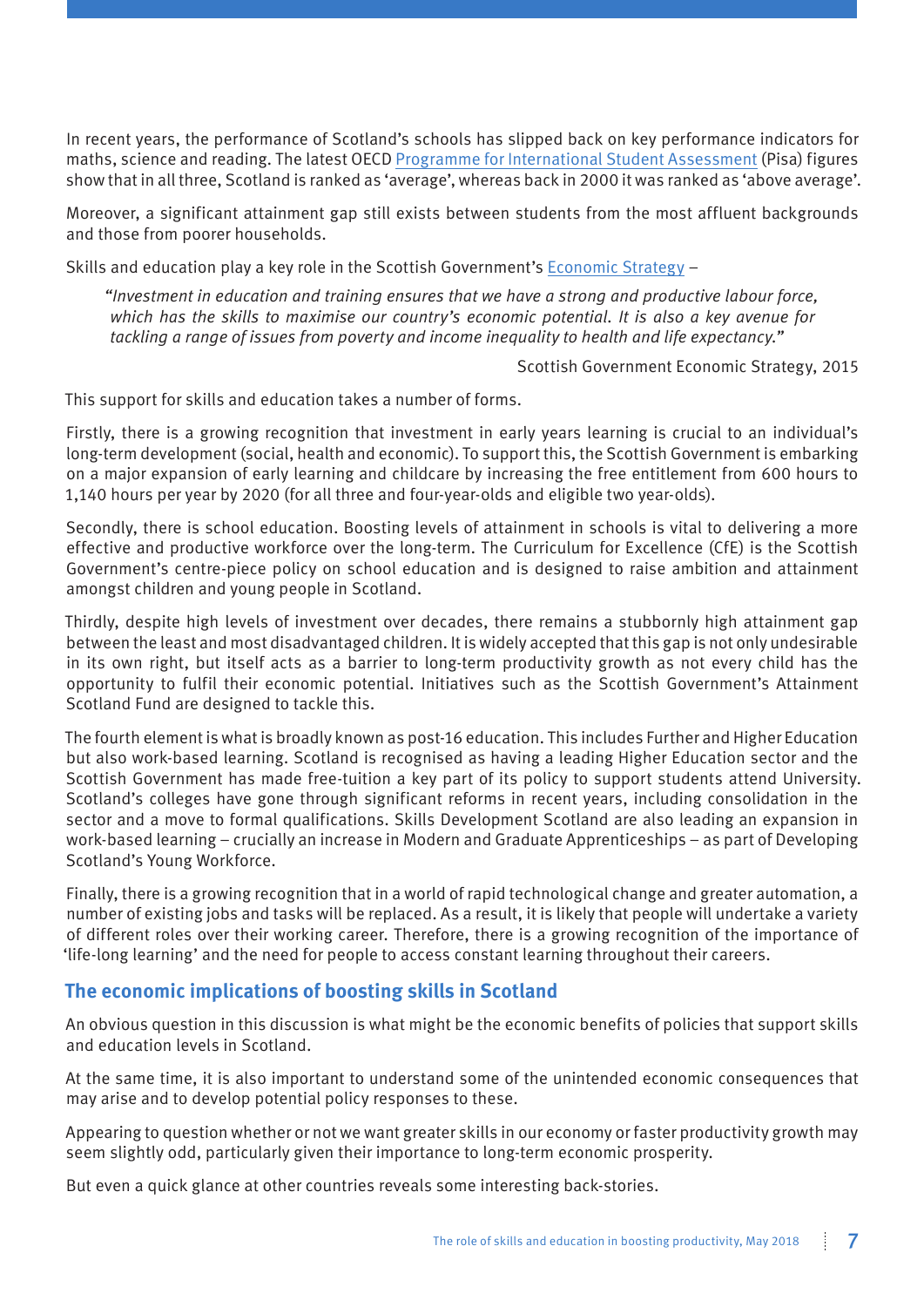In reality, there can often be a trade-off between productivity and labour market outcomes.

France for example, has higher levels of productivity than Scotland. One reason is that its firms invest more, but they do so partly at the expense of employing labour. As a result, people in work are well rewarded, but unemployment tends to be higher.

Of the countries ranked above Scotland for productivity, only a handful have lower unemployment rates.

At the same time, higher skills for some but not others can increase inequalities.

To illustrate these effects, and the importance of developing well-designed policies that capture not only benefits appropriately but also mitigate against any risks or costs, it is possible to use the Scottish Policy Foundation's new macroeconomic model of the Scottish economy.

The model is a detailed representation of the Scottish economy which captures the key interlinkages between firms, government, and households and their interactions in the goods, capital and labour markets, as well as the links with the outside world via trade, migration and foreign investment.

The model reflects the underlying structure of the Scottish economy, but also the behavioural responses of firms, households and government – see diagram below:



**Diagram 1:** Scottish Policy Foundation's macroeconomic model of the Scottish economy

In the model, developing the level of skills, training and education in the Scottish economy is captured through what economists call 'human capital'.

One way to model changes to human capital is to draw upon evidence on the wage differentials/ premia associated with different skill levels.

The change in the wage associated with higher skills can be taken as indicative of the productivity-enhancing effects of human capital (and vice versa).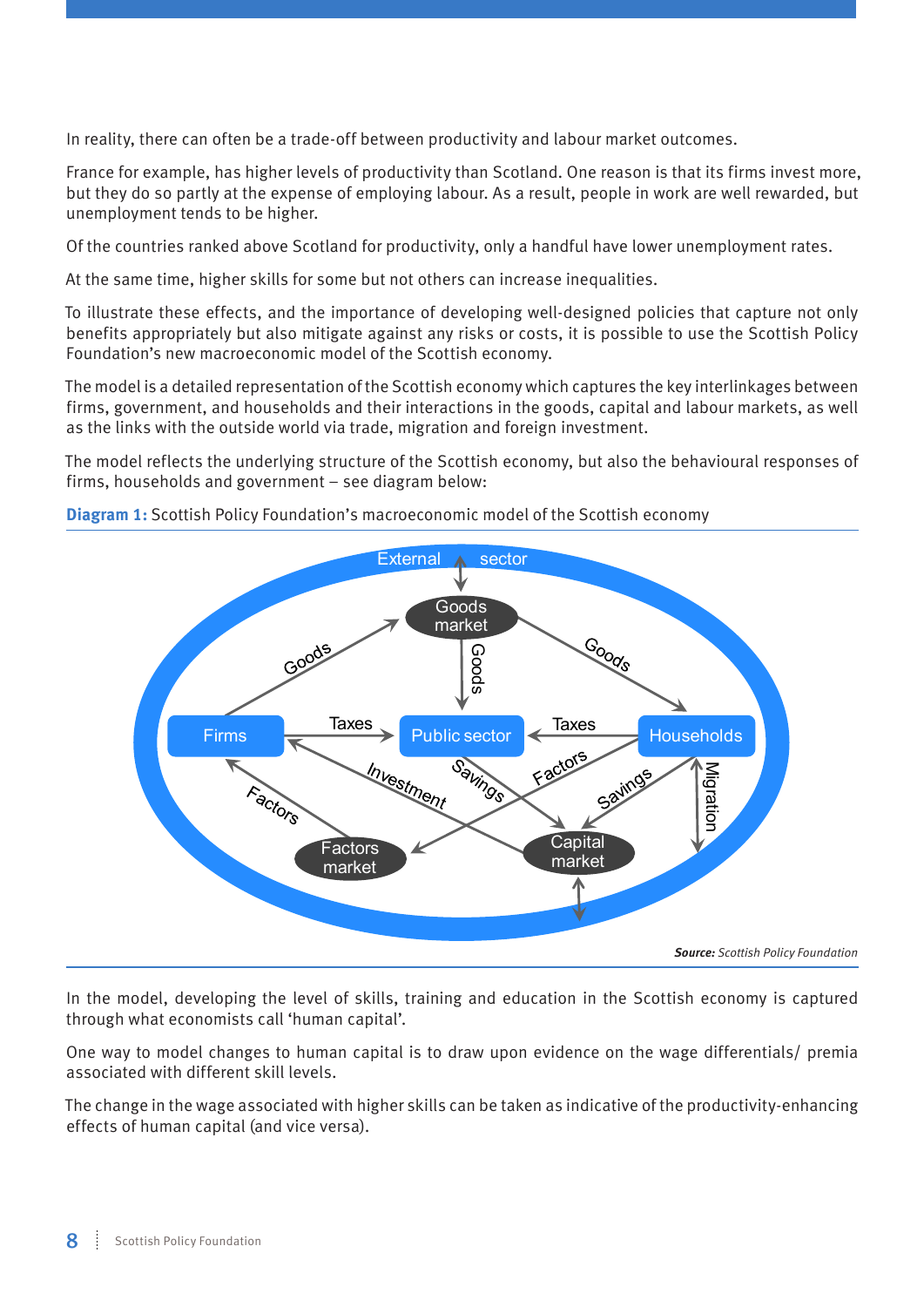This increase in productivity can then be used – via the model – to quantify the economy-wide impacts of these changes<sup>3</sup>.

This approach uses relevant micro-econometric evidence of the returns to education to inform simulations in a dynamic macro model, calibrated on data for the Scottish economy.

In the analysis that follows, for ease we allocate the workforce into two groups – skilled and unskilled workers.

Table 1 details the short- and long-run economic effects of a 5% increase to i) skilled workers productivity and ii) unskilled workers productivity.

The increase in labour productivity is the only exogenous change introduced into the model. This means that the results should be interpreted as a deviation from what would have occurred if labour productivity had remained unchanged i.e. they indicate how much higher output is as a consequence of the higher level of human capital.

By the short-run, we mean the immediate period of the boost to productivity. The long-run is when all aspects of the economy have had time to adjust to the changes in productivity.

**Table 1:** Short and long-run effects of a 5% increase in skill differentiated labour productivity (% change).

|                                      | Short-run                                 |                                             | Long-run                                  |                                             |
|--------------------------------------|-------------------------------------------|---------------------------------------------|-------------------------------------------|---------------------------------------------|
|                                      | <b>Boost to Skilled</b><br><b>Workers</b> | <b>Boost to Unskilled</b><br><b>Workers</b> | <b>Boost to Skilled</b><br><b>Workers</b> | <b>Boost to Unskilled</b><br><b>Workers</b> |
| GDP                                  | 1.5                                       | 0.8                                         | 3.3                                       | 1.8                                         |
| Unemployment rate<br>(pp difference) | 1.4                                       | 0.7                                         | $-0.4$                                    | $-0.3$                                      |
| Skilled                              | 0.5                                       | 0.5                                         | $-0.3$                                    | 0.1                                         |
| Unskilled                            | 0.9                                       | 0.1                                         | $-0.1$                                    | $-0.4$                                      |
| Employment                           | $-0.7$                                    | $-0.4$                                      | 0.2                                       | 0.1                                         |
| Skilled                              | $-0.5$                                    | $-0.6$                                      | 0.4                                       | $-0.1$                                      |
| Unskilled                            | $-0.9$                                    | $-0.1$                                      | 0.1                                       | 0.4                                         |
| Real gross wage                      | $-1.3$                                    | $-0.6$                                      | 0.4                                       | 0.3                                         |
| Skilled                              | $-1.0$                                    | $-1.0$                                      | 0.7                                       | $-0.1$                                      |
| Unskilled                            | $-1.5$                                    | $-0.2$                                      | 0.1                                       | 0.7                                         |
| Household<br>consumption             | $-0.7$                                    | $-0.4$                                      | 0.7                                       | 0.4                                         |
| Capital income                       | 3.0                                       | 1.7                                         | 1.3                                       | 0.7                                         |
| Labour income                        | $-3.3$                                    | $-1.9$                                      | $-1.1$                                    | $-0.7$                                      |
| Investment                           | 3.4                                       | 1.9                                         | 3.1                                       | 1.7                                         |
| Exports to RUK                       | 1.4                                       | 0.8                                         | 3.1                                       | 1.7                                         |
| Exports to ROW                       | 1.7                                       | 1.0                                         | 3.3                                       | 1.8                                         |

The analysis reveals a number of interesting results that have important policy implications.

 $3$  The specific approach adopted builds upon the method first developed by [Hermannsson et al. \(2017\)](https://doi.org/10.1080/17421772.2017.1316417).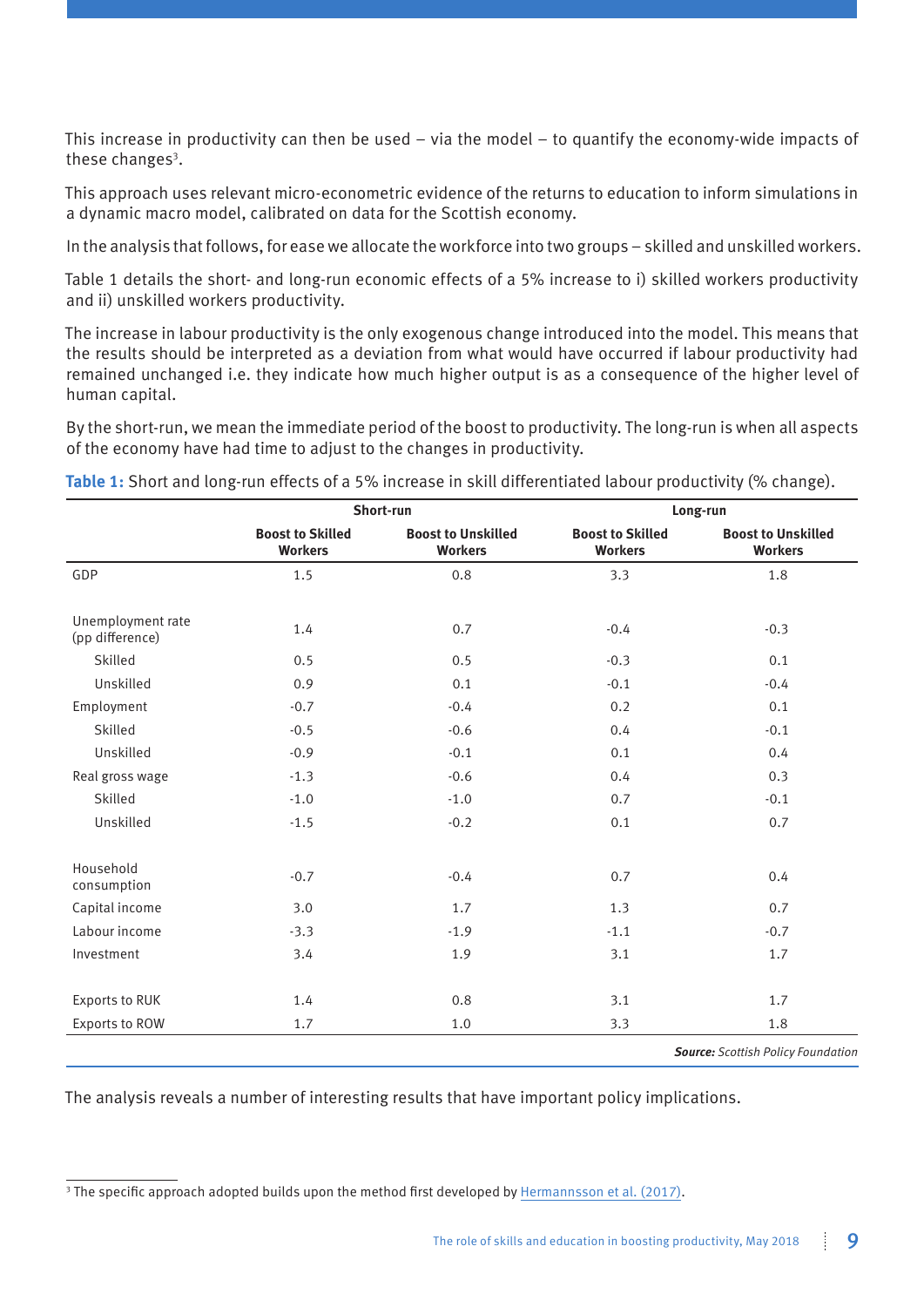Firstly, as one would expect, an increase in productivity for either skilled or unskilled workers is good for economic output. Under both scenarios – and in the short and long-run – GDP is expected to be greater than it otherwise would have been. Unsurprisingly, the boost to the economy is larger for a rise in skilled productivity given that a 5% increase in productivity is a relatively large shift in overall effective productivity in the economy.

Secondly however, we see that in the short-run there is a rise in unemployment in the economy. As highlighted above, there can be a trade-off between higher levels of productivity and unemployment. By becoming more efficient at producing things, for a given level of demand in the economy, this means that fewer workers are required to produce the same amount of amount. Therefore, there can be tough choices – at least in the short-run – between policies that boost productivity and through which aim to support high levels of employment. Of course, this works both ways. Policies that support higher levels of employment – such as a wage subsidy – may lead to lower levels of productivity if it encourages firms to switch spending from investment in plant and machinery (or investing in the training of existing workers) to employing more staff.

Thirdly, in the long-run as demand continues to grow due to improved competitiveness then these negative impacts on unemployment start to ease. In the case of a boost to skilled productivity, both employment amongst skilled and unskilled workers rises. However, in the case of a boost to unskilled productivity, then the effects are more marginal. The results suggest that there might even be a trade-off between increasing the productivity of the unskilled, and labour market outcomes of skilled workers. Here the impact on the skilled is actually negative (in terms of employment opportunities and their take home wage) in the long run.



**Chart 6:** Impact of 5% increase in unskilled productivity on Scottish economy – over short and long-run